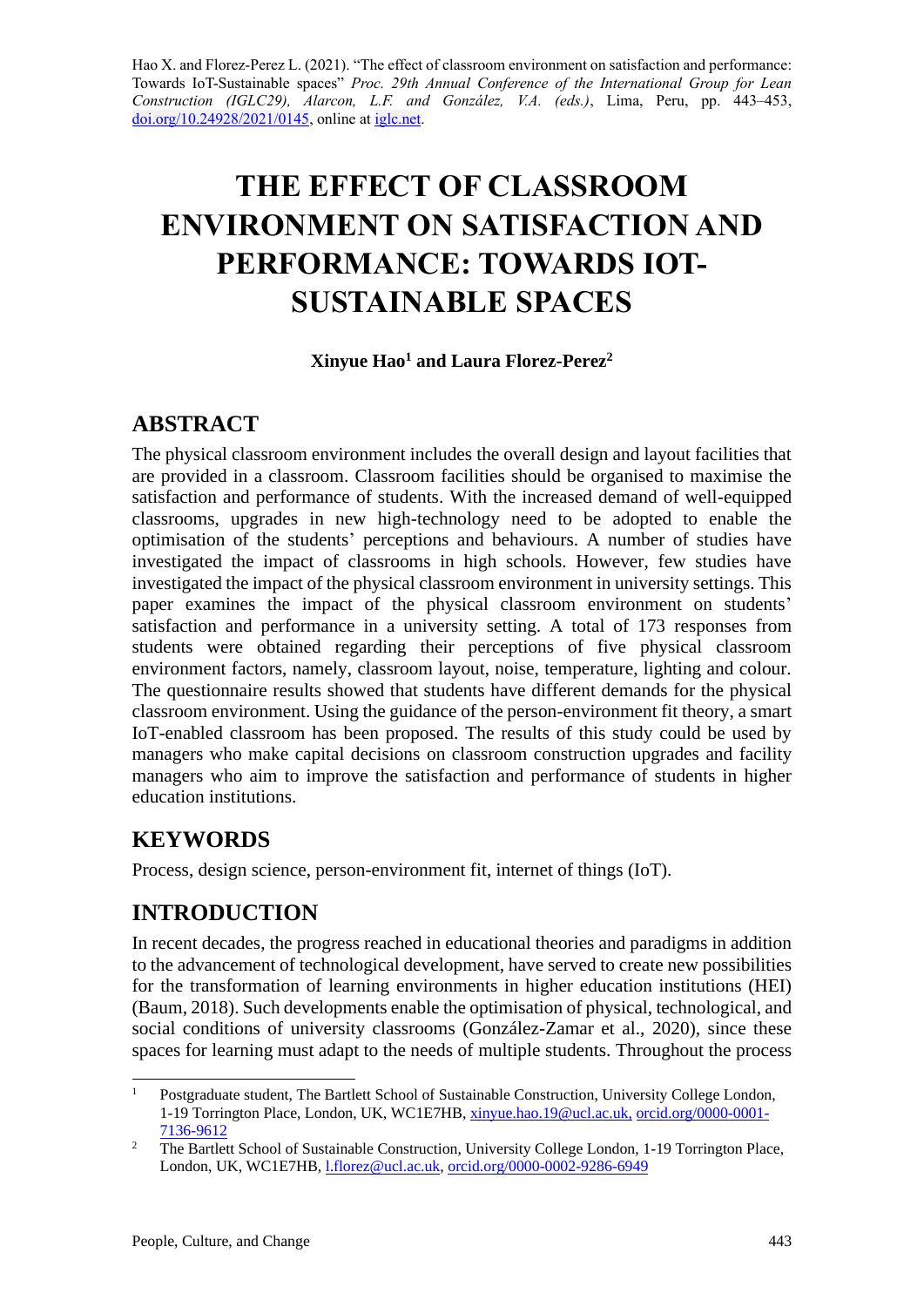of schooling, students spend the majority of their time inside the classroom where they study (Woolfolk and Margetts, 2007), so it is critical to ascertain the influence of physical classroom environments in HEI to guarantee that students obtain the maximum benefits from these spaces (Puteh et al., 2015).

Steels (1973) defined the word 'environment' as the surroundings and conditions which are occupied by humans; each element of which has a different impact on human perceptions and behaviours. It is the primary intention of a learning environment to assist and improve the physical aspects for its users, such as those which are auditory and visual (Kopec, 2018). The classroom environment as an intermediate for learning can be addressed separately as two components, namely physical factors and social factors (Ramli et al., 2014). The physical factors include the facilities which are provided in the classroom (lighting, colour, temperature, noise, classroom layout, amongst others), which collectively form the entire classroom (Earthman, 2002). In contrast, social factors refer to human subjective percpetions which are informed by physical factors (Tanner and Lackney, 2006).

In this context, the physical classroom is not understood as a simple volumetric container of human activities, but this concept goes beyond to an architectural and built environment object (González-Zamar et al., 2020). From a positive perspective, it is often supposed that students who are more satisfied with the physical classroom environment are more likely to get better study outcomes (Kamarulzaman et al., 2011). From a negative perspective, students who are disappointed with perceived physical classroom conditions, tend to become distracted from their studies (Badayai, 2012). Therefore, improving the quality of the physical environment within the classroom design is one of the major objectives in terms of building and developing the education system in HEI (Barrett et al. 2017).

Practical methods and tools for efficient (automated) data collection can act on students' requirements in a timely manner and provide effective communication and sharing of information (Teizer et al, 2017). Information and communication technologies are in particular beneficial to lean practices when they improve the flow of processes by identifying non-value adding options that can be eliminated. IoT systems can integrate internal and external information, feed this information into a platform and provide perceived information for decision-making. IoT systems can also enhance the interaction between facility managers and students to increase effectiveness. These are the aims of Lean Thinking (Huovila and Koskela, 1998) and in this empirical research the aim is to identify the impact of the physical classroom environment on motivational attributes of students in HEI. In doing so, it will explore whether the design of physical classrooms influences learning satisfaction and performance. The results of this research provide specific design suggestions that contribute to reducing absenteeism, increasing enthusiasm, and forming a good person-environment relationship that continuously satisfies the needs of students. Furthermore, the environmental factors for classroom design that enhance performance and satisfaction have been used to develop an IoTenabled classroom that can boost the construction of smart spaces and buildings.

## **LITERATURE REVIEW**

#### **PERSON-ENVIRONMENT FIT THEORY**

Lewin (1935) and Murray (1938) creatively proposed a theoretical standpoint that identifies both the physical environment and its connection with personal preferences of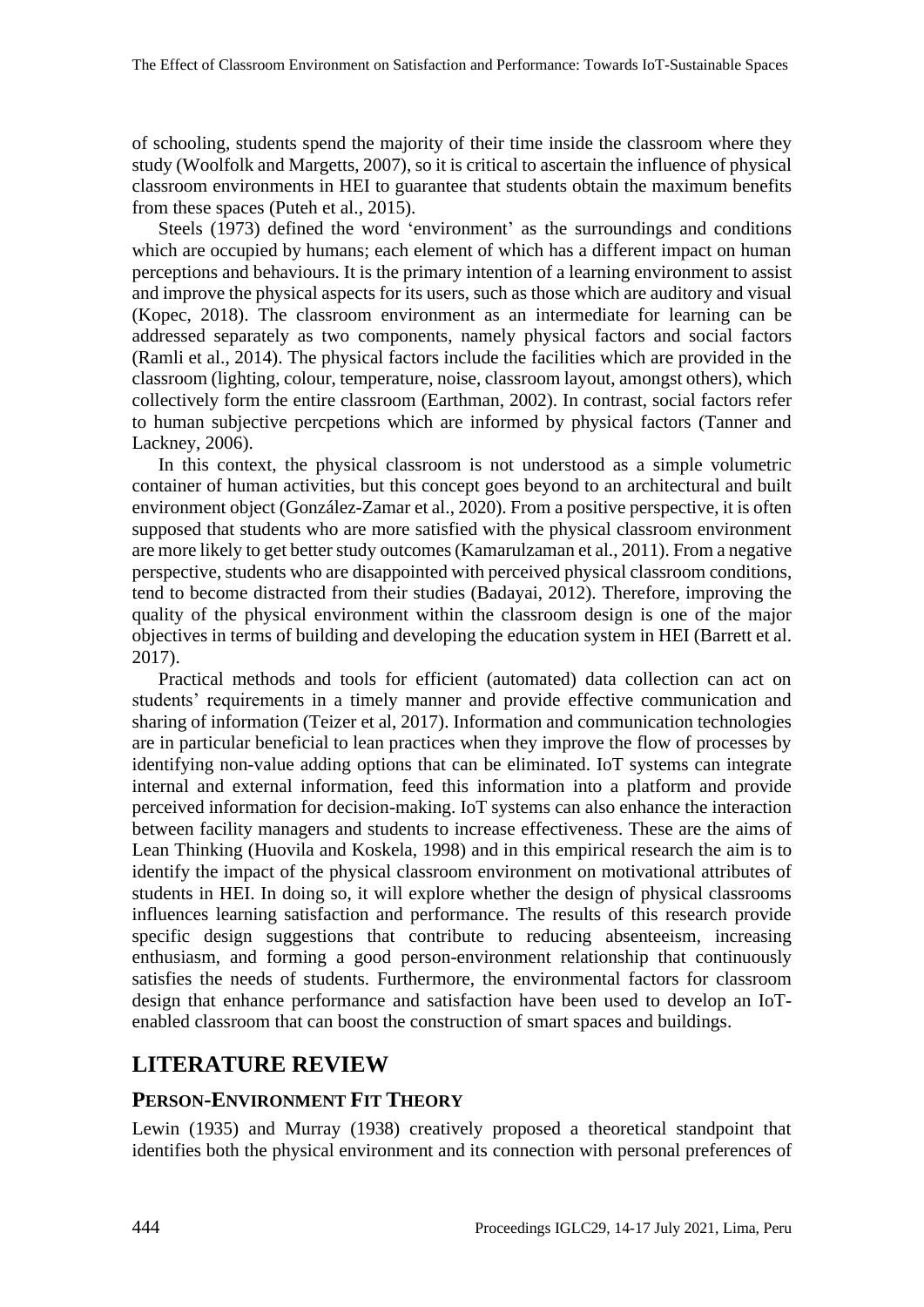the individual as potent determinants of human behaviour. Lewin (1951) perfected the definition of the person-environment (P-E) fit model that has been widely adopted and continues to be used. It states that P-E fit refers to the research of behaviour as a consequence of the interaction between the individual and the surrounding physical environment. Chartrand (1965) proposed a core assumption that meaningful differences can be assessed between the individual and the environment and considers that matching individuals to physical environments will expand the likelihood of positive outcomes. The P-E model has been adopted to understand and predict performance in the workplace (Mackinnon, 1962; McDermid, 1965), and it has also been applied in the field of education (Pawlowska et al., 2014). The "E" refers to the physical classroom environment where students learn and expect to be comfortable and safe. The "P" focuses on the students' perceptions, behaviours, and performance that are formed in the environment "E" (Pawlowska et al., 2014).

#### **PERSON-ENVIRONMENT FIT IN CLASSROOM**

Fraser (2012) argued that the contemporary physical classroom environment can be either beneficial (encourages communication and increased performance) or detrimental ( noisy and with poor privacy). Therefore, the question is how to make a physical classroom environment to play an active positive role? Although there are many physical classroom environment factors, the main ones are: noise, temperature, lighting, colour, and classroom layout (Lewinski, 2015). McCoy (2005) proposed that these five factors play a critical role in improving the happiness of users and constitute the second-largest financial overhead for the majority of organisations when it comes to physical spaces. Regardless of the investment, the allocation of these spatial factors continues to be uncontrolled for many organisations (Lewinski, 2015), so it is necessary to state the impact of these five factors before establishing formal guiding practices for building spaces (Zannin et al., 2012).

Noise and poor classroom acoustics can generate a negative environment for students (Shield and Dockrell, 2003). DiSarno et al., (2002) determined that noise undermines student's reading, writing, and comprehension skills as noise diminishes the level of focus on the task being performed. To respond to these concerns, many countries have introduced guidelines concerning appropriate noise levels to improve acoustic conditions (Shield and Dockrell, 2006). For instance, the ANSI standard S12.60 acoustical performance standard has noise guidelines for schools in the USA (ANSI, 2002), and the Department for Education and Skills (DfES) in the UK (DfES, 2003). The noise inside a classroom can be owing to several reasons such as external noise (adjoining classrooms and street), building services noise (heating, lighting, and ventilation systems), noise from teaching aids (computers), and noise from the students (Shield and Dockrell, 2004).

Temperature may also impact the classroom environment. An inappropriate temperature can have physiological problems on people and make them exert more effort and prone to making more mistakes (Halstead, 1974). Haverinen-Shaughnessy and Shaughnessy (2015) claimed that students who study in a classroom with an unsuitable temperature showed a decreasing trend in the achievement of high marks. The classroom climate should be cautiously managed not only to ensure comfort, but also to act as a positive environment in the learning process by increasing attention and concentration (Wargocki and Wyon, 2013). Although there is no ideal temperature for a classroom, Earthman (2002) proposed a comfort indoor temperature between is 23°C to 26°C.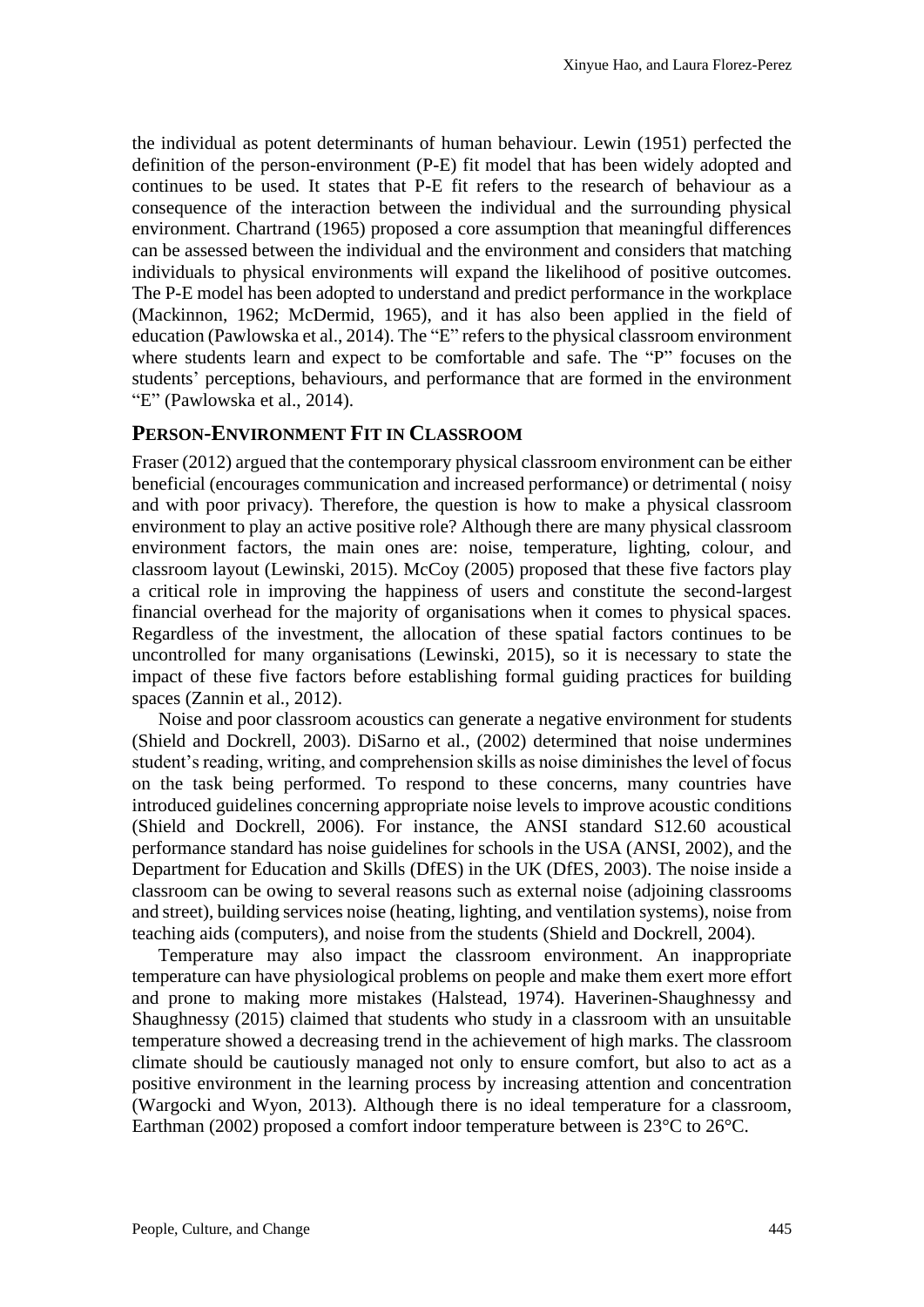The visual lighting environment also affects the capability of students in perceiving visual stimuli (Philips, 1997). Fenton and Penney (1985) found that children are more likely to engage and concentrate in classroom activities, and achieve good academic results with fluorescent light. Heschong and Knecht (2002) found significant positive correlations between learning satisfaction and lighting, that is, the better the use and artificial controls of fluorescent light and natural daylight, the greater the satisfaction of students.

Colour is a design element that induces physiological and psychological responses (Gaines and Curry, 2011). For the physiological factors, Engelbrecht (2003) proposed that colour affects children's blood pressure, eye strain, and even brain development. For psychological considerations, findings have shown a relationship between colour preferences and the participants' performance and satisfaction (Verghese, 2001). Torice and Logrippo (1989) noted colour characteristics in the classroom design since colours have different effects on social environment factors. It was found that active students prefer cool colours and passive students are more comfortable with warm colours.

Classroom layout and spatial arrangements with well-defined spaces positively impact the interactions between students and teachers and on-task behaviours (Budge, 2000). There are many forms of seating arrangements in a classroom such as U-shape, V-shape, Hollow square, Boardroom, Oval and Top tables, which share functional similarities (Burgess and Kaya, 2007). Fuhrer et al. (1999) determined that students in the U-Shape and V-Shape arrangements asked more questions than in the traditional classroom arrangement. Classrooms with traditional seating configurations improve the student's ability to concentrate on the lesson and focus on their work (Budge, 2000).

### **IOT AND SMART CLASSROOM**

Internet of Things (IoT) devices have been widely applied to improve noise, lighting, and temperature conditions in diverse environments (Uzelac et al., 2015). The basic key features of IoT are sensing, communicating, networking, and producing new information. IoT can support organisations to advance the quality of learning and teaching by offering a more affluent learning experience, as well as real-time actionable insight into students' performance and satisfaction (Dawndasekare and Jayakody, 2017). It has the potential to create a smart learning environment in which students can customize environmental variables to their preferences. IoT applications (tablets, sensors, fitness bands, virtual reality headsets) are being used in education to track the performance of students (Asseo et al., 2016). Smart classrooms can measure and analyse the effect of different parameters in the physical environment like noise, CO2 level, temperature on students' attention (Gligoric et al., 2015) and decide in real time whether to the physical environment is enhanced to make the most of students' ability to focus on a task (Dawndasekare and Jayakody, 2017).

## **RESEARCH METHOD**

This study assesses the influence of HEI classroom design on students' performance and satisfaction. Satisfaction refers to students' subjective feelings with the physical classroom environment. A physical classroom environment may be constituted by several dimensions such as noise, lighting, temperature, interior colour etc. that have a considerable positive or negative impact on behaviour, perceptions, attitudes and the performance of students (Ashkanasy et al., 2014). From a positive perspective, it is often supposed that students who are more satisfied with the physical classroom environment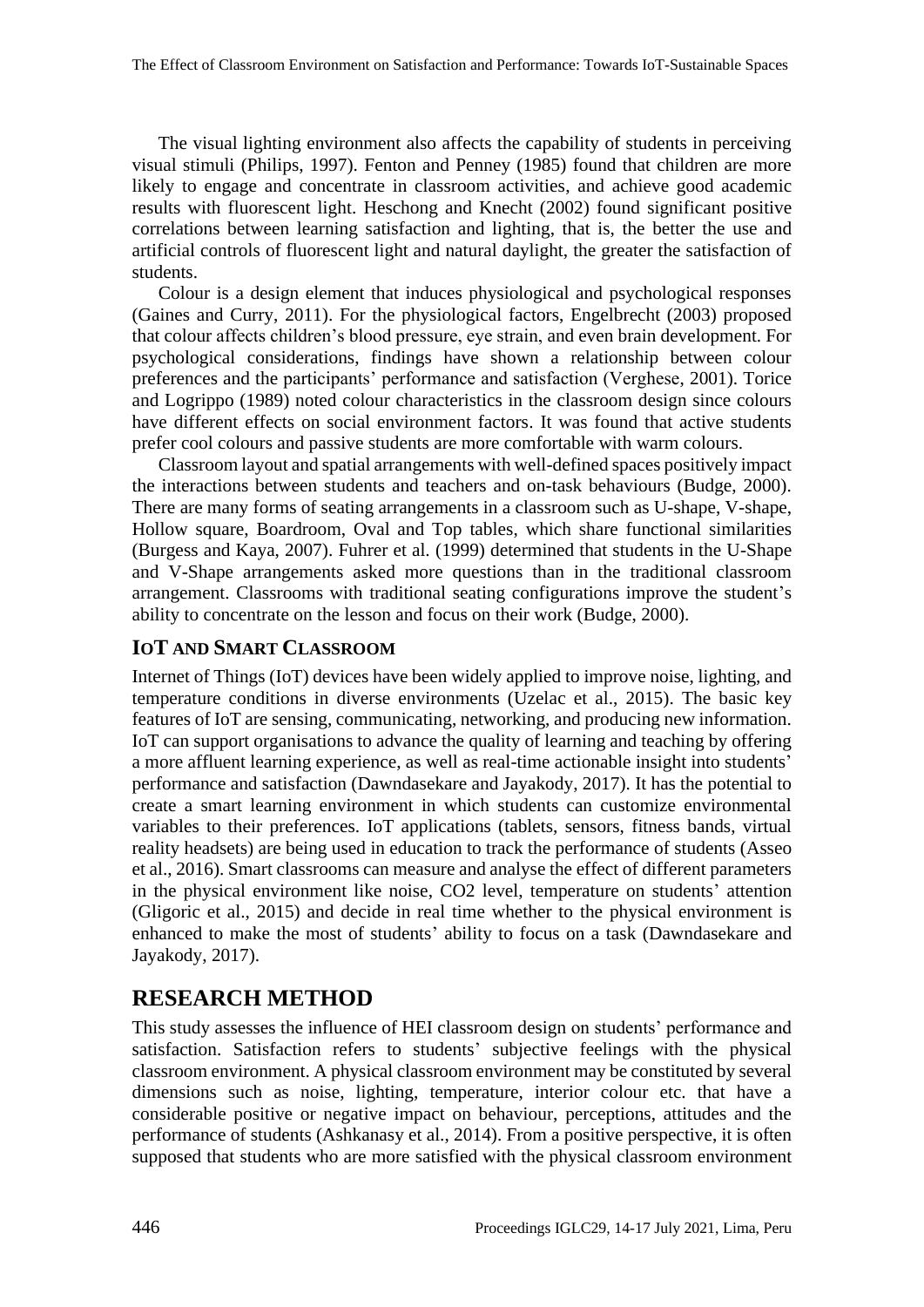have better work outcomes (Kamarulzaman et al., 2011) and when emotionally engaged are actively eager to learn and work with higher grades (Mouratidis et al. (2009). From a negative standpoint, an inappropriate physical classroom environment will affect students' perceptions. Obviously, the subjective satisfaction level of students will have an impact on the objective grade. To explore the satisfaction and performance of students in HEI, data was drawn from a University in the UK. A survey questionnaire was conducted in order to solicit opinions and preferences from students on the factors that need to be considered for designing good quality classroom environments. The questionnaire was designed and a mix-method approach was used for analysis, where samples were drawn with the adoption of both random and purposive sampling. According to the research results, a smart classroom system based on IoT devices will be built to meet their specific needs.

#### **DATA COLLECTION**

A web-based questionnaire was sent to students since the goal was to learn about the opinions of students about classroom environments in HEI. According to the research hypotheses (see Table 1), the first part of questionnaire was designed to collect opinions on impact: "do you think that classroom noise/temperature/lighting/colour/ layout has an impact on your learning performance and satisfaction?", on a 5-point Likert scale in which: 1-strongly disagree and 5-strongly agree". In the second part, respondents were asked to answer open-ended questions: on what they think is the most: "influential noise source?"; "suitable temperature for university classroom?"; "suitable colour for the classroom?"; "favourite classroom layout?" and "comfortable light source?".

| No.     | <b>Hypotheses</b>                                                 |  |  |  |  |  |  |
|---------|-------------------------------------------------------------------|--|--|--|--|--|--|
| H1:     | Classroom design influences learning performance and satisfaction |  |  |  |  |  |  |
| H1a:    | Noise influences learning performance and satisfaction            |  |  |  |  |  |  |
| H1b:    | Temperature influences learning performance and satisfaction      |  |  |  |  |  |  |
| $H1c$ : | Lighting influences learning performance and satisfaction         |  |  |  |  |  |  |
| H1d:    | Colour influences learning performance and satisfaction           |  |  |  |  |  |  |
| Н1е:    | Classroom layout influences learning performance and satisfaction |  |  |  |  |  |  |

Table 1: Research Hypotheses

#### **Participants**

An email was sent to University students, requesting voluntary and anonymous participation responding to the questionnaire. About 283 emails were sent (randomly from the list of all students) and a total of 173 were returned with valid responses. The minimum age of respondents was 18 years of age. Of the total number of students, 45 were undergraduate, 100 postgraduate, 20 Ph.D., and 8 visiting (other) students.

#### **Factor Analysis**

Cronbach's coefficient alpha was used to measure internal consistency among the various factors. Cronbach's values were 0.765 (performance) and 0.791 (satisfaction), which were higher than the 0.50 threshold and indicate reliability at the 5% significance level. The collinearity diagnostic test was used to test the multi-collinearity among physical classroom factors. Prior to applying this method, the variance inflation factor (VIF) test was conducted. As for tolerance  $(=1/VIF)$ , the less and closer that this value is to 1.0, the weaker collinearity relationship exists. All the tolerance values obtained were less than 1.0 and VIF values were less than 10. All data analysis was performed using IBM SPSS version 27.0.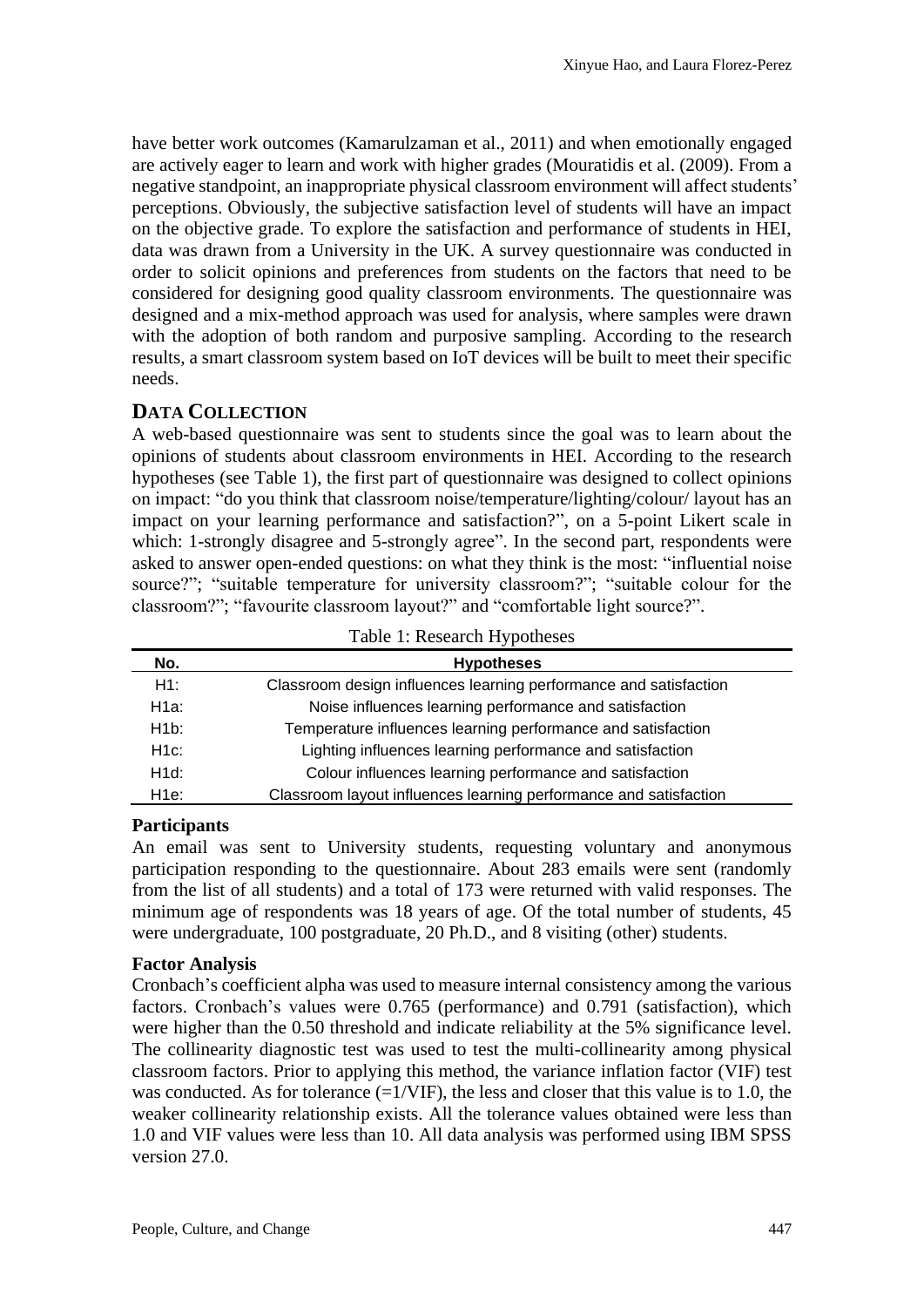## **RESULTS**

Table 2 shows the survey results. The relationship between the independent variables (classroom design) and dependent variables (student satisfaction and performance) were examined by adopting Pearson correlation analysis.

| <b>Factors</b>        | N      |         |      | CO   | <b>CL</b> | <b>CD</b> | S    | P    |
|-----------------------|--------|---------|------|------|-----------|-----------|------|------|
| Noise (N)             | 1      | .758    | .715 | .251 | $-.284$   | .785      | .678 | .723 |
| Temperature (T)       | .758   | 1       | .711 | .176 | $-.210$   | .871      | .563 | .475 |
| Lighting (L)          | .715   | .711    | 1    | .218 | .170      | .653      | .325 | .506 |
| Colour (CO)           | .251   | .176    | .218 | 1    | .185      | .567      | .287 | 266  |
| Classroom layout (CL) | $-.28$ | $-.210$ | .170 | .185 | 1         | .325      | .752 | 692  |
| Classroom design (CD) | .785   | .871    | .653 | .567 | .325      | 1         | .610 | .753 |
| Satisfaction (S)      | .678   | .563    | .325 | .287 | .752      | .610      |      | .785 |
| Performance (P)       | .723   | .475    | .506 | .266 | .692      | .753      | .785 | 1    |

Table 2: Pearson Correlation Analysis

For instance, the Pearson value for classroom design and students' satisfaction was 0.610 (p-value  $\leq 0.001$ ). This value suggests that there is a moderate positive correlation ([0.5, 0.8]) between students' satisfaction and classroom design. Similarly, the Pearson value for students' performance and classroom design was 0.753 (p-value <0.001), suggesting that there also exists a moderate positive relationship between these two variables ([0.5, 0.8]).

To investigate the influence of explanatory variables ("E" factors) on dependent variables ("P" factors), a regression analysis was conducted. The satisfaction model refers to the impact of "E" factors on satisfaction, and the performance model refers to the impact of "E" factors on performance. As shown in Table 3, the satisfaction model explained 58.2% of the variance in student satisfaction (dependent variable). Note that the model strength is  $0.565$  (p-value $<0.05$ ). Additionally, the results suggest that the better the physical design of the classroom, the higher satisfaction of students. The performance model explained 72.7% of the variance in students' performance and its strength is  $0.725$  (p-value< $0.05$ ). These results indicate that classroom design has a positive relationship with performance, that is, the better the physical design of the classroom, the better performance of students. Therefore, research hypotheses H1 were accepted.

| Table 3: Classroom Design and Student's Satisfaction and Performance |
|----------------------------------------------------------------------|
|----------------------------------------------------------------------|

| <b>Model</b>          | R    | $R^2$ | Adj. $R^2$ |        | Sig. | в    |        | Sig. |
|-----------------------|------|-------|------------|--------|------|------|--------|------|
| Satisfaction<br>Model | .763 | .582  | .565       | 386.82 | .00  | .592 | 11.328 | .000 |
| Performance<br>Model  | .853 | .727  | .725       | 571.65 | .00  | .786 | 20.586 | .000 |

Furthermore, a linear regression was employed to investigate the impact of classroom design on students' learning satisfaction and performance. Table 4 shows the results. Note that noise and classroom layout explain most of the variance (67.2% and 62.1% individually) in students' satisfaction. Similarly, noise and classroom layout explain most of the variance (71.5% and 68.5% individually) in students' performance.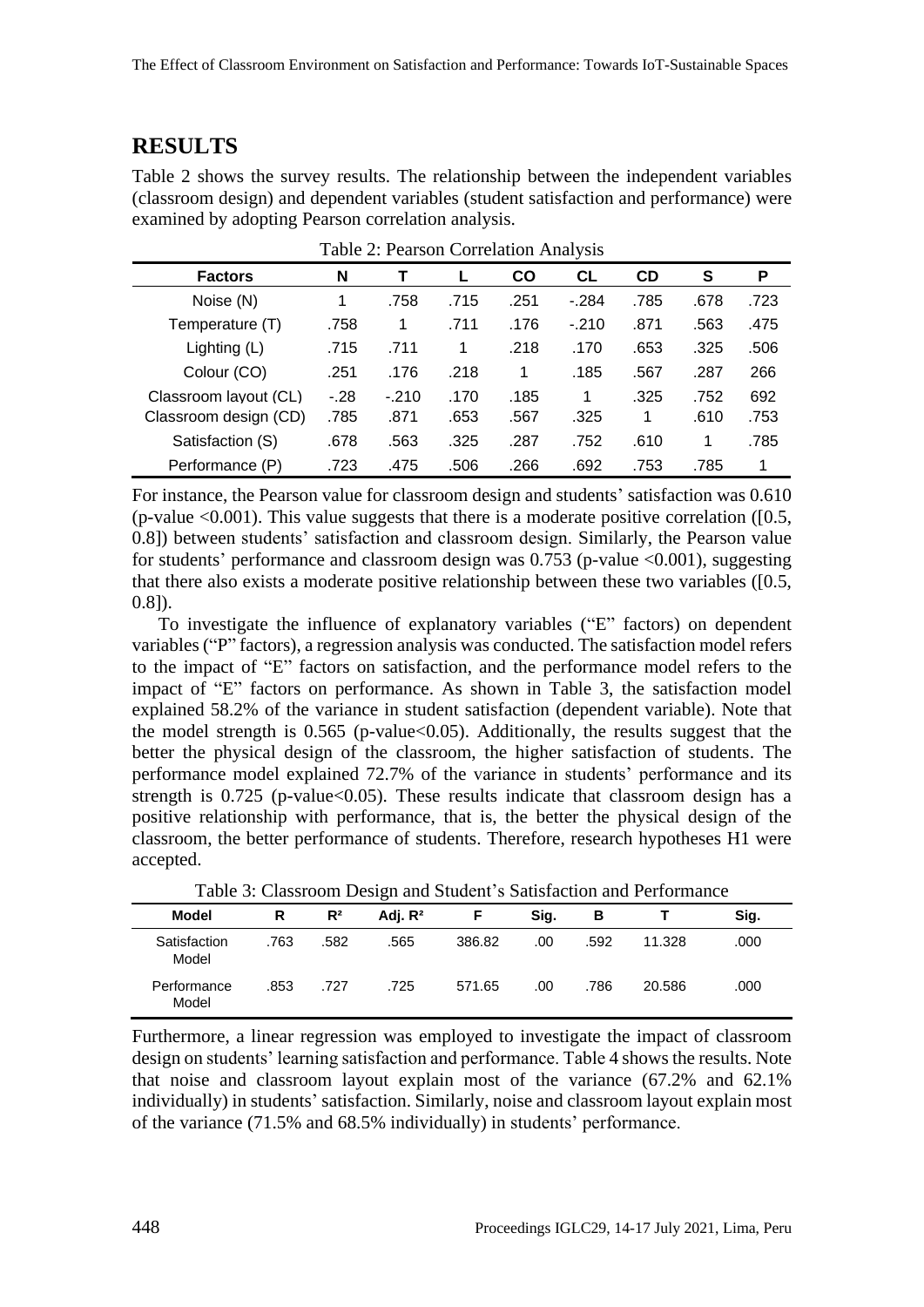|                                                | ັ    |                |         |      |        |
|------------------------------------------------|------|----------------|---------|------|--------|
| Independent variables<br>(Dependent variables) | R    | R <sup>2</sup> | F-value | B    | т      |
| Noise (Satisfaction)                           | .819 | .672           | 544.869 | .685 | 13.248 |
| Noise (Performance)                            | .845 | .715           | 615.686 | .752 | 18.156 |
| Temperature (Satisfaction)                     | .716 | .513           | 366.112 | .603 | 12.597 |
| Temperature (Performance)                      | .711 | .506           | 347.861 | .587 | 10.418 |
| Lighting (Satisfaction)                        | .563 | .318           | 175.498 | .416 | 9.142  |
| Lighting (Performance)                         | .702 | .493           | 326.134 | .565 | 10.113 |
| Classroom layout (Satisfaction)                | .788 | .621           | 496.358 | .638 | 14.956 |
| Classroom layout (Performance)                 | .827 | .685           | 579.625 | .711 | 16.844 |
| Colour (Satisfaction)                          | .514 | .265           | 101.432 | .395 | 7.354  |
| Colour (Performance)                           | .492 | .243           | 82.366  | .316 | 8.743  |
|                                                |      |                |         |      |        |

Table 4: Classroom Design on Student's Satisfaction and Performance

Additionally, note that both noise and classroom layout have a positive relationship with performance and satisfaction. However, colour explains the least variance in performance (24.3%) and satisfaction (26.5%). From the results, it can also be concluded that the influence of temperature is greater than lighting. Specifically, temperature affects satisfaction (51.3%) slightly more than performance (50.6%), while lighting shows an opposite trend. From the results of regression analysis results, the research hypotheses H1a, H1b, H1c, H1d, and H1e were accepted. Accordingly, the conditions of the physical university classroom environment and its related characteristics can have a considerable impact on students' performance and satisfaction and the data support the possibility of a positive correlation of environmental factors on performance and satisfaction.

## **DISCUSSION**

Quantitative research results show that the physical classroom environment has a particularly prominent impact on students' performance, followed by students' satisfaction. At a more micro level, every environmental factor will have an impact on students' performance and satisfaction. From the regression analysis, the influence rankings can be obtained for both performance and satisfaction: noise >layout>temperature>lighting>colour. Through the open questions, it was found that the demand for classroom environment shows a diversified trend. However, commonalities were found. For instance, the majority of students prefer natural daylight in the classroom and a temperature between 23°C to 25°C in the summer. Noise coming from outside the window affects students the most, yellow was found to be the students' favourite colour, and flexible seating arrangements such as V-shape and U-shape are enjoyed most by students.

To meet their diverse but common needs, an IoT-enabled smart classroom could be developed. IoT networks have a master control dashboard and have been used in various industries, including education (Meola, 2016). IoT campus developed by Abuarqoub et al. (2017) contains four applications (smart buildings, renewable and smart grid application, smart learning application and waster and water management). IoT-enabled services monitor environmental factors such as pressure, temperature, humidity. Sensors control the supply of hot water in radiators, turning them off and saving around 50-60% of energy for heating. The second advantage is that maintenance can be automated, with sensors attached to IoT devices that monitor status of equipment and when action is required maintenance staff can respond instantly. The third advantage is smart devices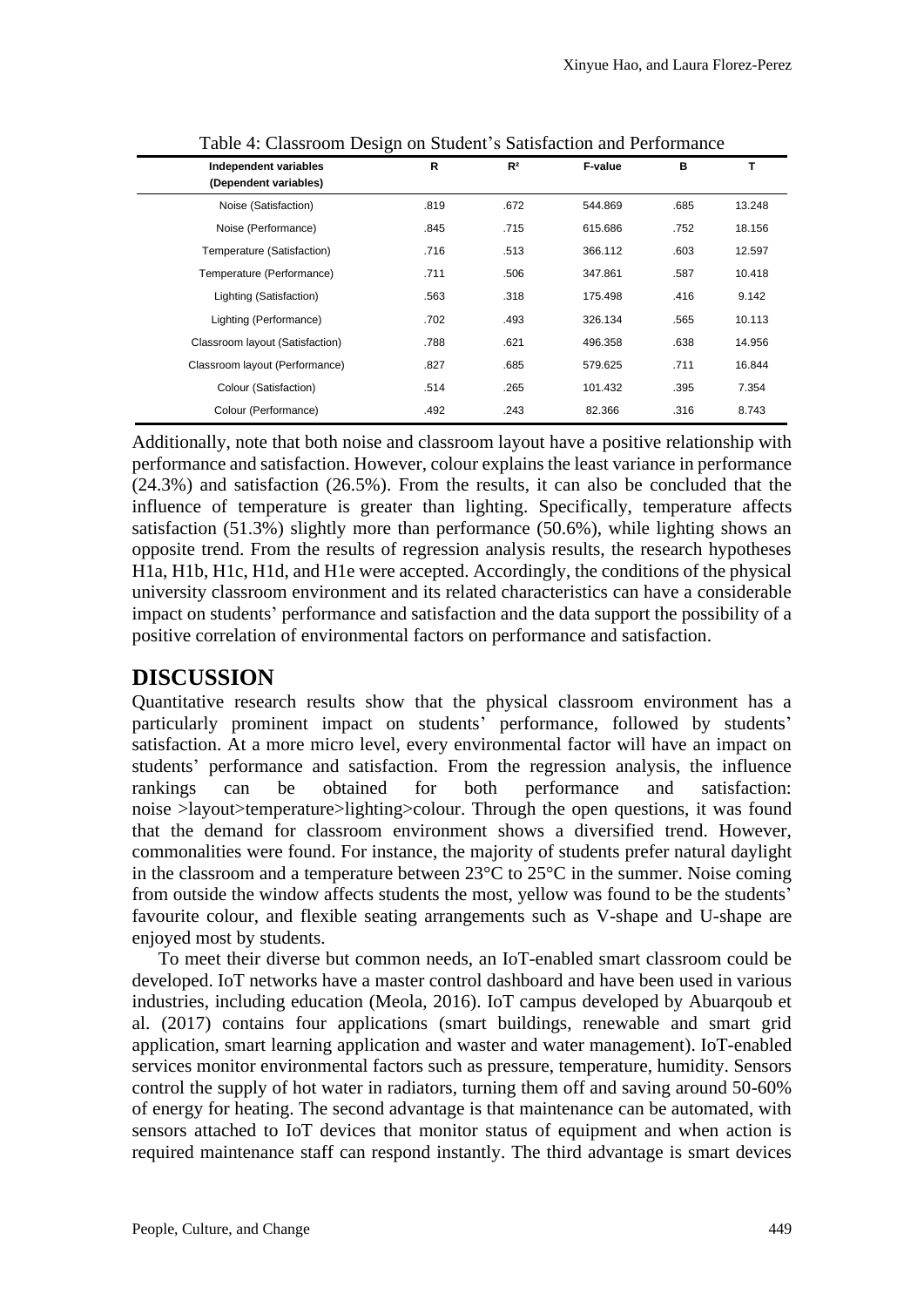provide security. With Computer Vision (CV) algorithms, smart classroom can recognise entering students based on face recognition and give permission to pass. The fourth advantage is students' attendance can be done automatically through the use of biometric parameters. The fifth benefit is occupancy detection and tracking. IoT services can point out to students available study spaces. Lastly, the experience of users can be enhanced through intelligent equipment (sensi ng lights, automatic temperature adjustment). A wireless acoustic sensor network is presented by Segura et al. (2016), which evaluates the functional architecture of IoT prototype to produce noise maps. If the noise exceeds the standard, the system will automatically issue an alarm. A PIR Sensor is a motion-sensing device integrated with the controller to detect occupants in the room by sensing infrared fluctuations to trigger the lights from turning On/Off. PIR sensors are commonly used to detect human presence to monitor occupation and to save energy (Twumasi et al. 2017). IoT temperature controls allow for customisation from room to room, and temperature settings can be scheduled for certain times of day. Present scenes allow these environment adjustments to occur with just one click. Based on the above theoretical and practical research, an IoT-based automatic control system has been proposed for university classrooms (see Figure 1).



Figure 1: Classroom Automation Control System

For inside the classroom, lighting, noise and temperature sensors can be installed. Before sensors work, a database will check if a class will take place in the next 20 minutes, if so, sensors will be turned on. Otherwise, sensors will not operate. Lighting sensors will convert the light information into electrical signals. When natural light is insufficient (assuming that the curtains are closed), classroom lights will be turned on automatically. Additionally, when noise exceeds 60 dB, sensors will recognise and memorise the noise level. When temperature sensors determine the temperature is either too high or too low, the electric signal will automatically adjust the temperature of the air conditioner. The system will automatically operate the stated conditions after a class is finished. If another class will take place within 20 minutes from the previous class ending, sensors will continue to work. Otherwise, sensors will stop working. All the character strings will be transmitted to the platform system outside the classroom. If the operation is wrong, the alarm will be activated and the monitor platform will report the location where errors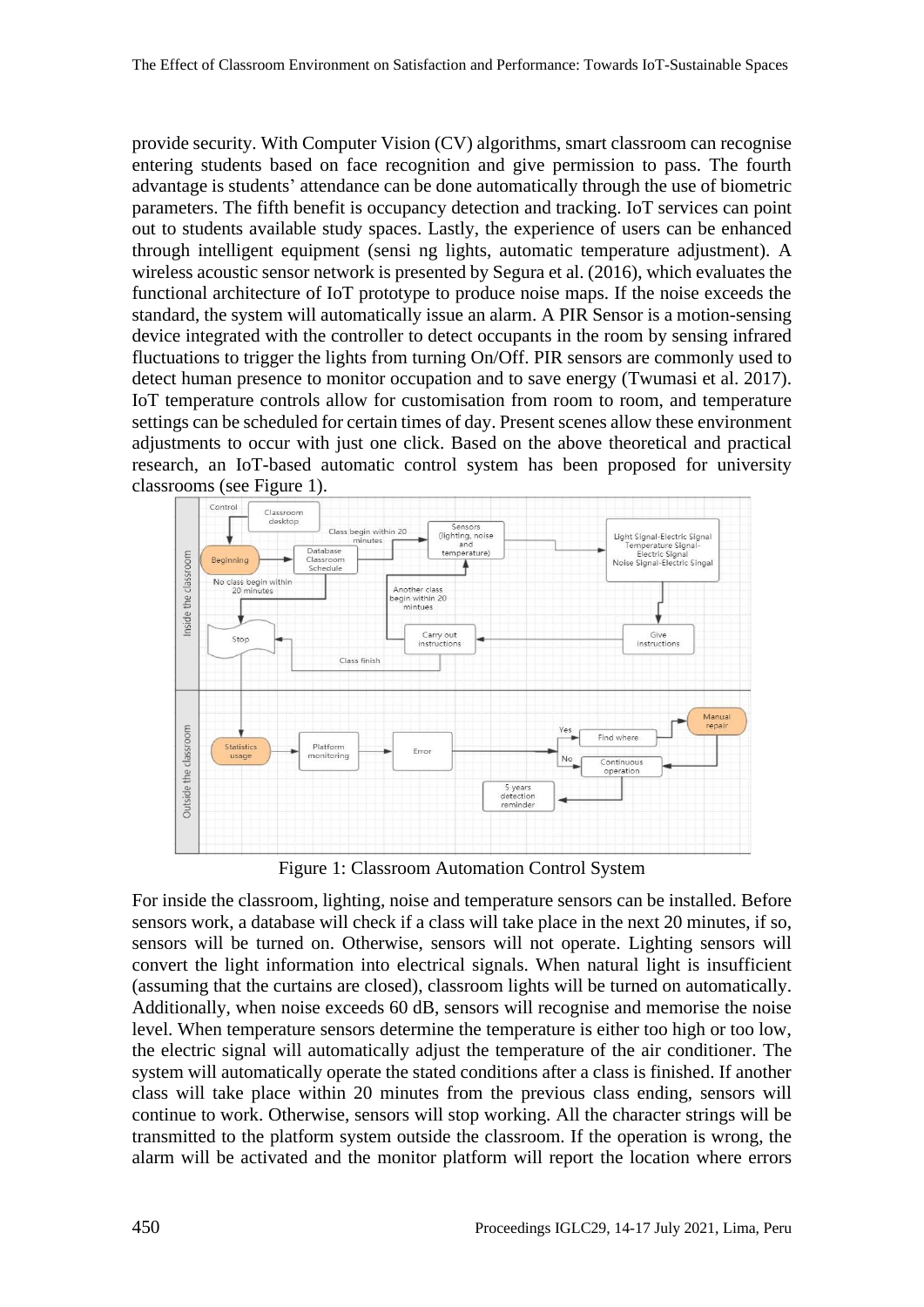have occurred. It is expected that such a system can operate for 5 years, after which a large-scale maintenance needs to be scheduled. Note that the platform monitoring has permission to control all classroom sensors.

## **CONCLUSIONS**

With the results from the person-environment analysis conducted in this study, a smart classroom based on IoT devices, flexible design, and higher quality building components has been proposed. This IoT-based smart classroom may ensure good working conditions for HEI environments that will satisfy the needs of its users. IoT devices integrating sensors, signal conversion, and intelligent processing mechanisms can efficiently ensure appropriate temperature and lighting conditions. When it comes to classroom layout, flexibility in the use of elements such as tables and chairs can be provided by allowing multiple configurations that promote collaboration between students and facilitate the interaction between students and teachers. Poor acoustics in classrooms have been recognised for years (Shield, 2011). For this reason, the DfES incorporated the Building Regulations for acoustic design for classrooms (DfES, 2003). School designs have to meet criteria for noise, reverberation and sound insulation. Specifically, acoustic insulation can be external and internal walls to meet the requirements (Shield and Richardson, 2018). Noise level in the classroom is monitored using several microphones. The data collected using IoT devices can be analysed and results presented in real-time. If a lecturer notices a higher noise than the standard, the current activity can be changed. This smart classroom system will decide in real-time whether acoustics are enhanced to make the most of student's ability to focus. Results show that the colour of the university classroom has little influence on student's performance and satisfaction, but the students prefer white and yellow. By improving the university classroom environment, the results of this study suggest that the performance and satisfaction of students may be enhanced. With such results and supported by IoT, the future of the classroom environment in which digital and physical objects can be connected by means of suitable information and communication technologies, a range of applications and services can be developed.

## **REFERENCES**

- Abuarqoub, A., Abusaimeh, H., Hammoudeh, M., Uliyan, D., Abu-Hashem, M. A., Murad, S., & Al-Fayez, F. (2017, July). A survey on internet of things enabled smart campus applications. In *Proceedings of the International Conference on Future Networks and Distributed Systems* (pp. 1-7).
- Ashkanasy, N. M., Ayoko, O. B., & Jehn, K. A. (2014). Understanding the physical environment of work and employee behavior: An affective events perspective. *Journal of Organizational Behavior*, *35*(8), 1169-1184.
- Asseo, I., Johnson, M., Nilsson, B., Chalapathy, N., & Costello, T. J. (2016). The Internet of things: Riding the wave in higher education. *Educause review*, *51*, 11-33.
- Backman, Y., Alerby, E., Bergmark, U., Gardelli, Å., Hertting, K., Kostenius, C., & Öhrling, K. (2012). Improving the school environment from a student perspective: Tensions and opportunities. *Education Inquiry*, *3*(1), 19-35.
- Badayai, A. R. A. (2012). A theoretical framework and analytical discussion on uncongenial physical workplace environment and job performance among workers in industrial sectors. *Procedia-Soc. and Behav. Sci.*, *42*, 486-495.
- Barrett, P., Davies, F., Zhang, Y., and Barrett, L. (2017). The holistic impact of classroom spaces on learning in specific subjects. *Env. and Behave.*, *49*(4), 425-451.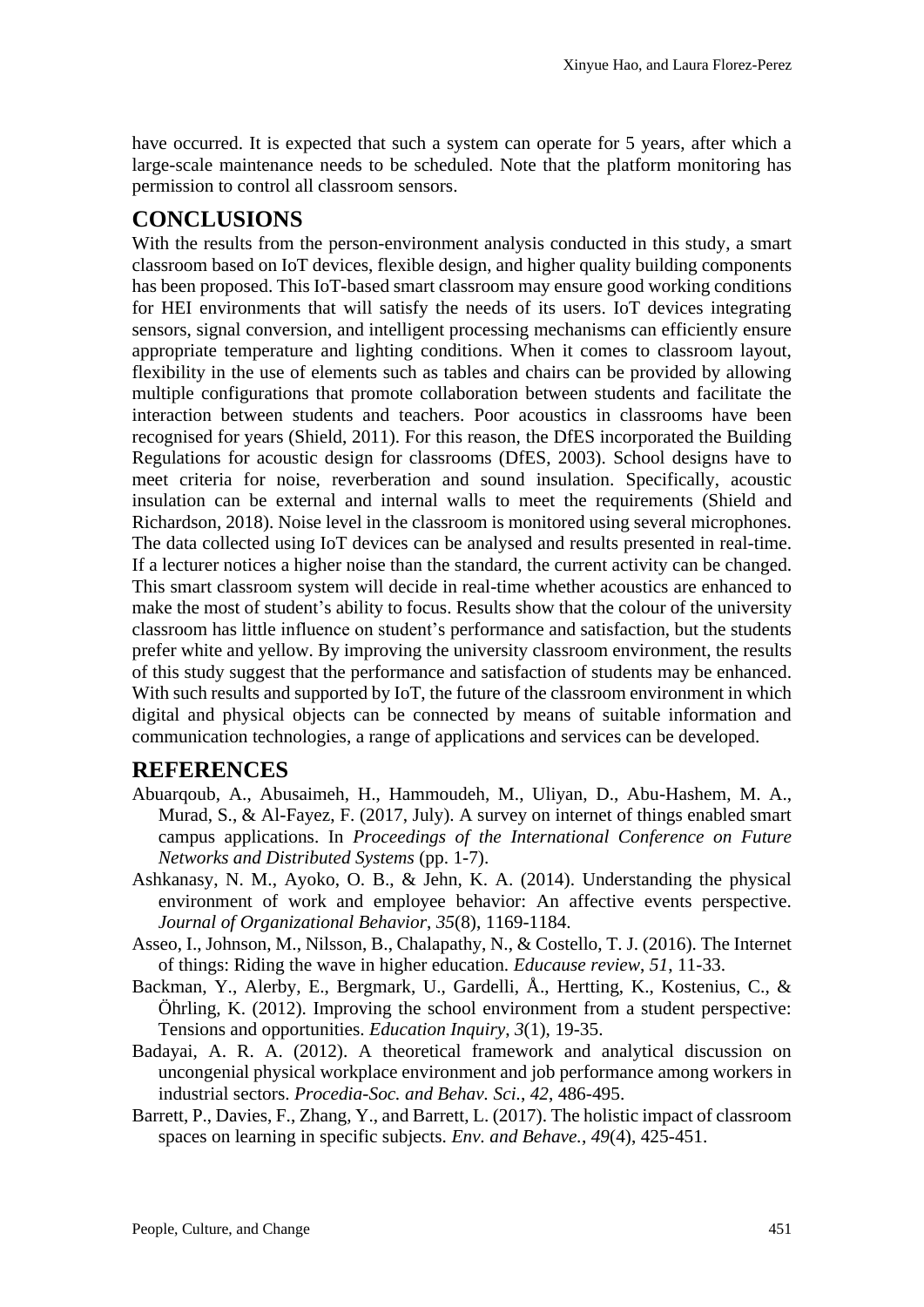- Baum, E. J. (2018). Learning space design and classroom behavior. *Intl J. of Lear., Teach. and Educ. Res.*, *17*(9), 34-53.
- Budge, D. (2000). Secret is in the seating. *Times educational supplement*, *4396*, 26-27.
- Burgess, B., and Kaya, N. (2007). Gender differences in student attitude for seating layout in college classrooms. *College Stu. J.*, *41*(4), 940-947.
- Chartrand, G. (1965). The existence of complete cycles in repeated line-graphs. *Bulletin of the American Mathematical Society*, *71*(4), 668-670.
- Dawndasekare, D. M. S. P. K., & Jayakody, A. (2017). IoT Based Framework to Increase Student Success in the Classroom of Tertiary Education in Sri Lanka: The Smart Classroom. In *24th Annual technical conference of iet Sri Lanka network* (p. 57).
- Department for Education and Skills (DfES) (2021). Every child matters [https://www.gov.uk/government/organisations/department-for-education/everychild.](https://www.gov.uk/government/organisations/department-for-education/everychild)
- Earthman, G. I. (2002). School facility conditions and student academic achievement.
- Engelbrecht, K. (2003). The impact of color on learning. NeoCON2003.
- Fenton, D. M., and Penney, R. (1985). The effects of fluorescent and incandescent lighting on the repetitive behaviours of autistic and intellectually handicapped children. *Australia and New Zealand J. of Develop. Disab.*, *11*(3), 137-141.
- Fraser, B. J. (2012). *Classroom env.* (Vol. 234). Routledge.
- Gaines, K. S., and Curry, Z. D. (2011). The inclusive classroom: The effects of color on learning and behavior. *J. of Family & Consumer Sci.*, *29*, 1.
- Gligoric, N., Uzelac, A., Krco, S., Kovacevic, I., & Nikodijevic, A. (2015). Smart classroom system for detecting level of interest a lecture creates in a classroom. *Journal of Ambient Intelligence and Smart Environments*, *7*(2), 271-284.
- González-Zamar, M. D., Ortiz Jiménez, L., Sánchez Ayala, A., and Abad-Segura, E. (2020). The impact of the university classroom on managing the socio-educational well-being: A global study. *Intl J. of Env. Res. and Pub. Health*, *17*(3), 931.
- Great Britain. School Buildings, & Design Unit. (2003). *Acoustic Design of Schools* (Vol. 93). Stationery Office.
- Halstead, T. K. (1974). Proton NMR studies of lanthanum nickel hydride: Structure and diffusion. *J. of Solid State Chemistry*, *11*(2), 114-119.
- Haverinen-Shaughnessy, U., and Shaughnessy, R. J. (2015). Effects of classroom ventilation rate and temperature on students' test scores. *PloS one*, *10*(8), e0136165.
- Heschong, L., and Knecht, C. (2002). Daylighting Makes a Difference. *Educ. Facility Planner*, *37*(2), 5-14.
- Kamarulzaman, N., Saleh, A. A., Hashim, S. Z., Hashim, H., & Abdul-Ghani, A. A. (2011). An overview of the influence of physical office environments towards employee. *Procedia Engineering*, *20*, 262-268.
- Kopec, D. A. (2018). Environmental psychology for design.
- Lewin, K. (1935). *Dynamic Theories of Personality*. New York: McGraw-Hill.
- Lewin, K. (1951). *Field theory in social science*. New York: Harper.
- Lewinski, P. (2015). Effects of classrooms' architecture on academic performance in view of telic versus paratelic motivation: a review. *Frontiers in Psych.*, *6*, 746.
- MacKinnon, D. W. (1962). The nature and nurture of creative talent. *American Psych.*, *17*(7), 484.
- Martínez-Otero, V., & Pérez, V. M. O. (1997). *Los adolescentes ante el estudio: causas y consecuencias del rendimiento académico* (Vol. 213). Editorial Fundamentos.
- Marx, A., Fuhrer, U., and Hartig, T. (1999). Effects of classroom seating arrangements on children's question-asking. *Learning Environ. Res.*, *2*(3), 249-263.
- McCoy, M., and Evans, W. (2005). Physical work environment. *Handbook of work stress*, 219-245.